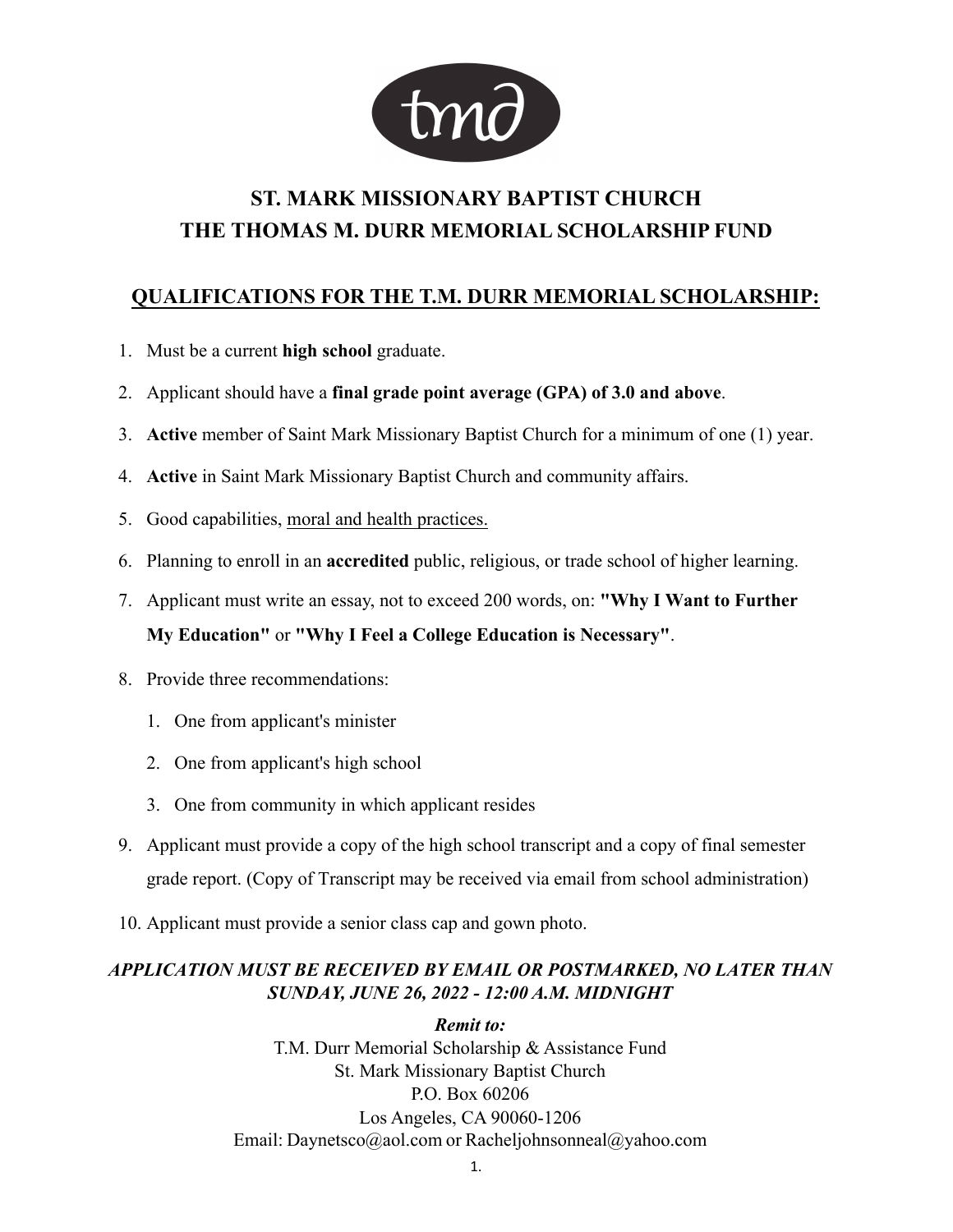# **ST. MARK MISSIONARY BAPTIST CHURCH T.M. DURR MEMORIAL SCHOLARSHIP APPLICATION**

# **BIOGRAPHICAL INFORMATION**

|  | State: <u>Zip: Zip: Birthplace:</u>                                               |  |  |  |  |  |  |  |  |  |  |
|--|-----------------------------------------------------------------------------------|--|--|--|--|--|--|--|--|--|--|
|  |                                                                                   |  |  |  |  |  |  |  |  |  |  |
|  | <b>ACADEMIC INFORMATION</b>                                                       |  |  |  |  |  |  |  |  |  |  |
|  |                                                                                   |  |  |  |  |  |  |  |  |  |  |
|  |                                                                                   |  |  |  |  |  |  |  |  |  |  |
|  | Did you graduate?: $\Box$ YES $\Box$ NO Month/Year of Graduation: $\Box$          |  |  |  |  |  |  |  |  |  |  |
|  | What is/was your cumulative final Grade Point Average (GPA)?: __________________  |  |  |  |  |  |  |  |  |  |  |
|  |                                                                                   |  |  |  |  |  |  |  |  |  |  |
|  | ,我们也不能在这里的人,我们也不能在这里的人,我们也不能在这里的人,我们也不能在这里的人,我们也不能在这里的人,我们也不能在这里的人,我们也不能在这里的人,我们也 |  |  |  |  |  |  |  |  |  |  |
|  |                                                                                   |  |  |  |  |  |  |  |  |  |  |
|  |                                                                                   |  |  |  |  |  |  |  |  |  |  |
|  |                                                                                   |  |  |  |  |  |  |  |  |  |  |
|  | How long have you been an active member of St. Mark MBC?:                         |  |  |  |  |  |  |  |  |  |  |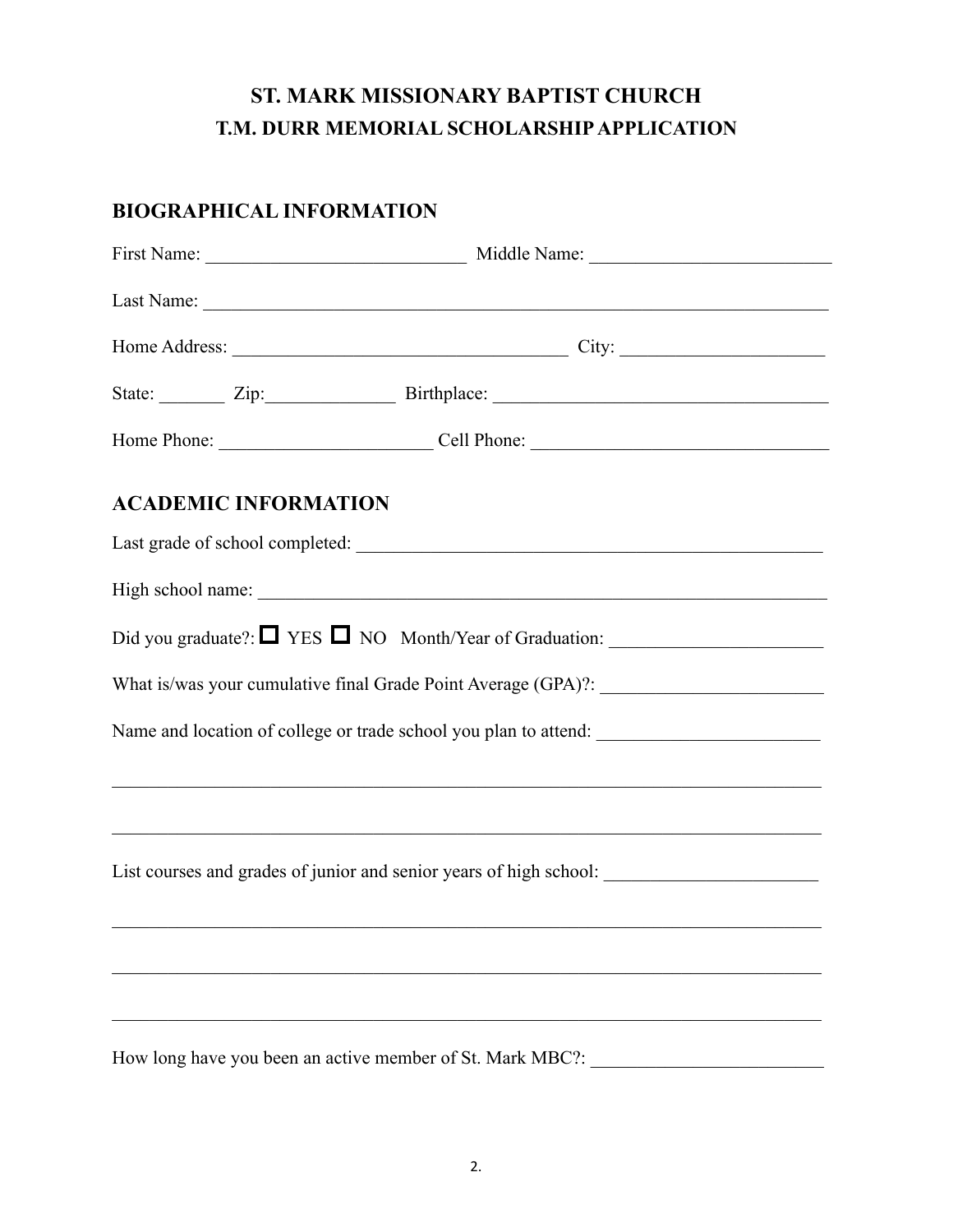|  |  |  |  | List ministries/auxiliaries you belong to and participate in: |  |  |  |
|--|--|--|--|---------------------------------------------------------------|--|--|--|
|  |  |  |  |                                                               |  |  |  |

# **ACTIVITIES/COMMUNITY SERVICE/AWARDS**

List your extracurricular activities (200-character max):

List your community service or volunteer activities (200-character max):

List awards and/or honors received in high school (200-character max):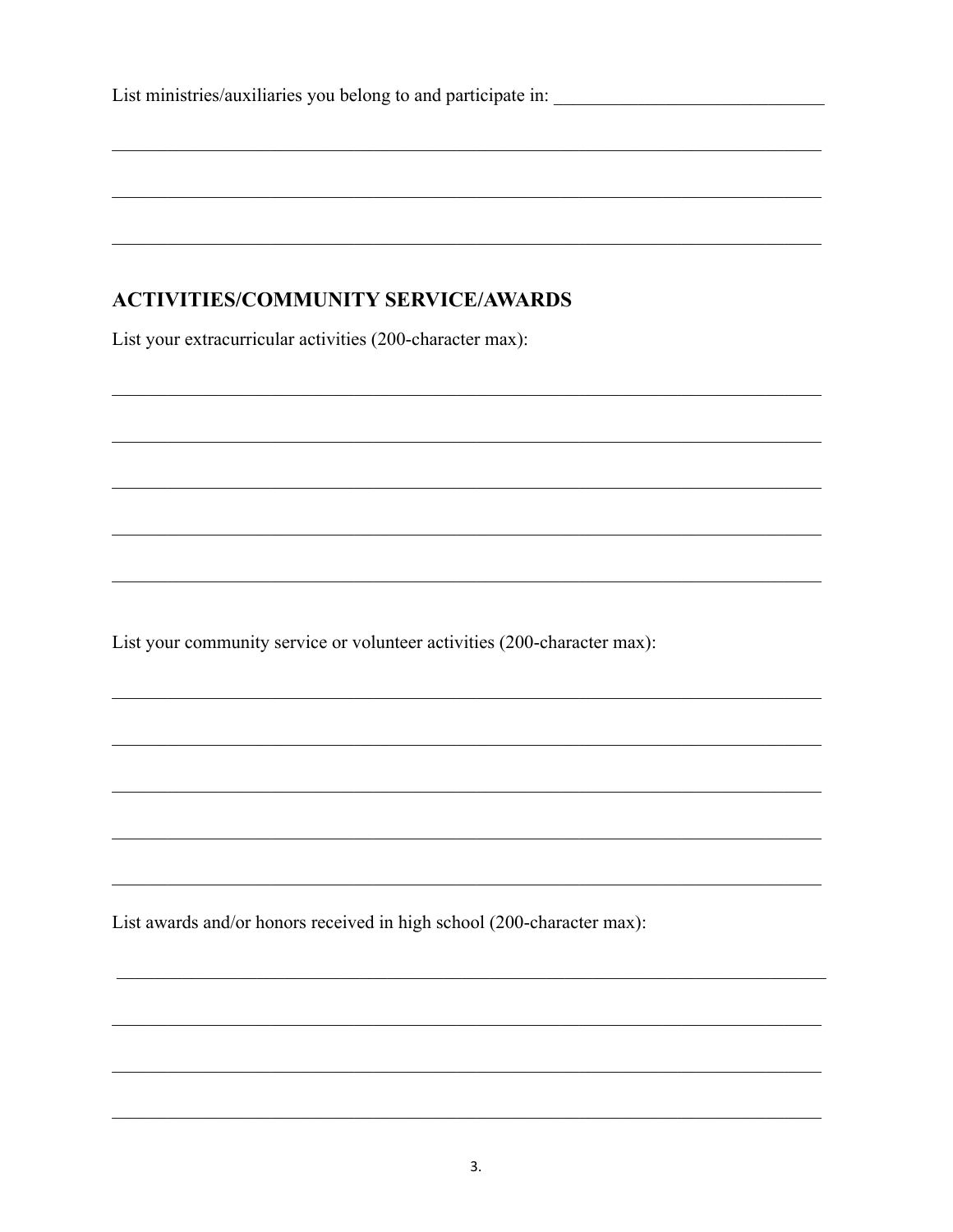## **IN THE NEXT PART OF THE APPLICATION, THE FOLLOWING MATERIALS AND DOCUMENTS MUST BE PRODUCED AND MAILED2583/2\$'(' WITH THE PRINTED APPLICATION.**

#### 1. **ESSAY:**

Write an essay not to exceed 200 words on:

## **"WHY I WANT TO FURTHER MY EDUCATION" OR "WHY I FEEL A COLLEGE EDUCATION IS NECESSARY**"

Your essay must be typed, signed, and dated.

## 2. **LETTERS OF RECOMMENDATION:**

**Three Letters of Recommendation** must be submitted from the applicant's pastor, high school, and one from the community in which you reside. The letters should describe why this student deserves a T.M. Durr Scholarship. Describe the applicant's personal qualities, his/her commitment to pursuing a career and characteristics that make him/her a great candidate. Person recommending must be familiar with the applicant's educational and personal characteristics.

#### 3. **TRANSCRIPT:**

Applicant must provide a copy of his/her high school transcript (official or unofficial), and a copy of the final semester grade report.

## 4. **PHOTOGRAPH:**

Applicant must provide a senior class cap & gown photo.

#### **SIGNED APPLICATION:**

Once you have completed the application, please sign, date, and remit to:

T.M. Durr Memorial Scholarship & Assistance Fund St. Mark Missionary Baptist Church P.O. Box 60206 Los Angeles, CA 90060-1206

You may upload all required documents to: Daynetsco@aol.com or Racheliohnsonneal@yahoo.com

## **APPLICATION MUST BE RECEIVED BY E-MAIL OR POSTMARKED, NO LATER THAN** *SUNDAY, JUNE 2, 20 - 12:00 A.M. MIDNIGHT*